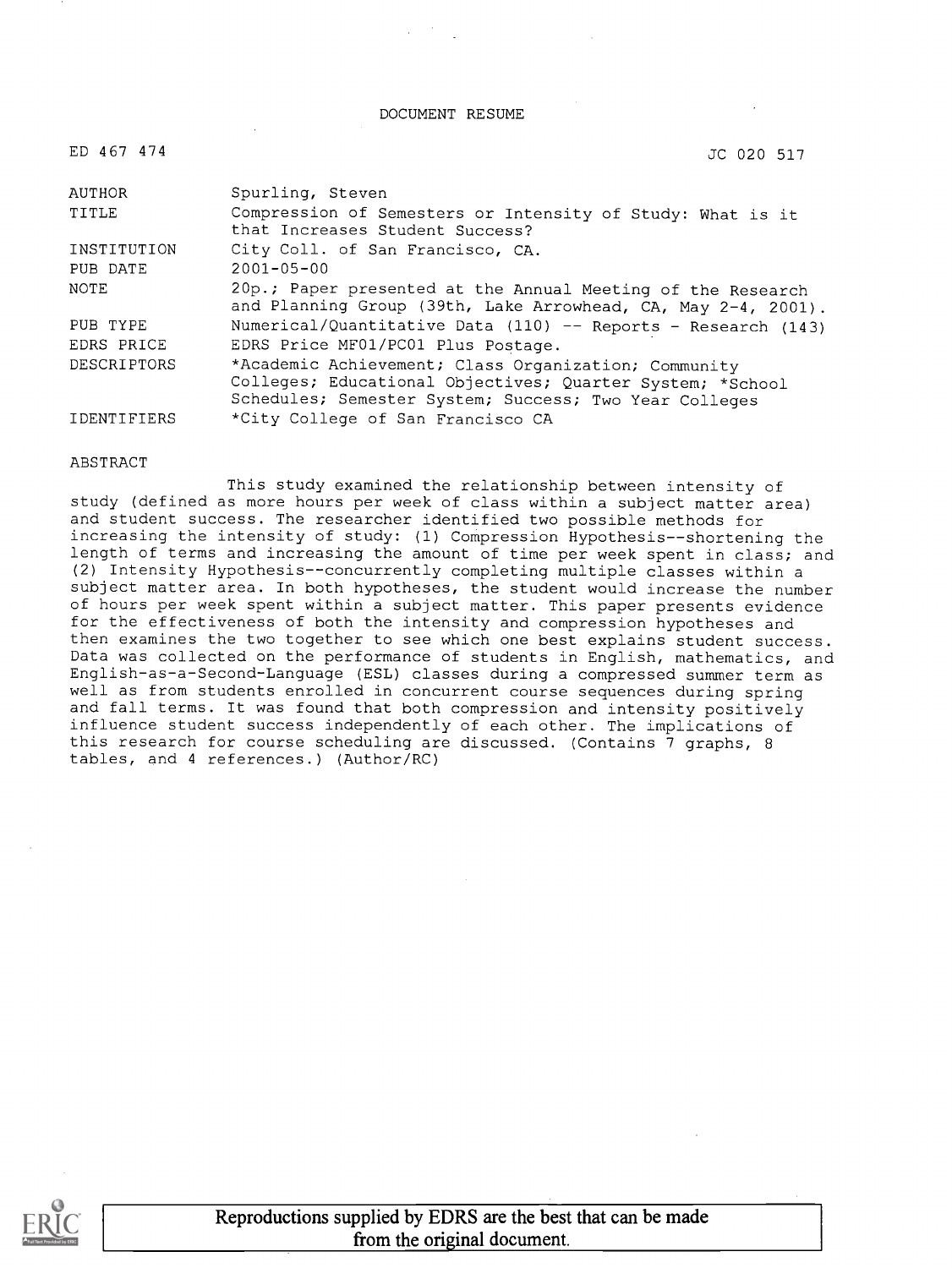# Compression of Semesters or Intensity of Study: What is it that Increases Student Success?

PERMISSION TO REPRODUCE AND<br>DISSEMINATE THIS MATERIAL HAS<br>BEEN GRANTED BY

 $S.S$  pur ling

TO THE EDUCATIONAL RESOURCES INFORMATION CENTER (ERIC)

1

U.S. DEPARTMENT OF EDUCATION<br>
Office of Educational Research and Improvement<br>
EDUCATIONAL RESOURCES INFORMATION<br>
CENTER (ERIC)<br>
Zenter reproduced as<br>
received from the person or organization<br>
originating it.

- 
- 0 Minor changes have been made to improve reproduction quality.
- Points of view or opinions stated in this document do not necessarily represent official OERI position or policy.

 $\mathsf{Q}$ Steven Spurling Researcher, Research, Planning, and Grants City College of San Francisco

 $\overline{O}$ N



 $\mathcal{Z}$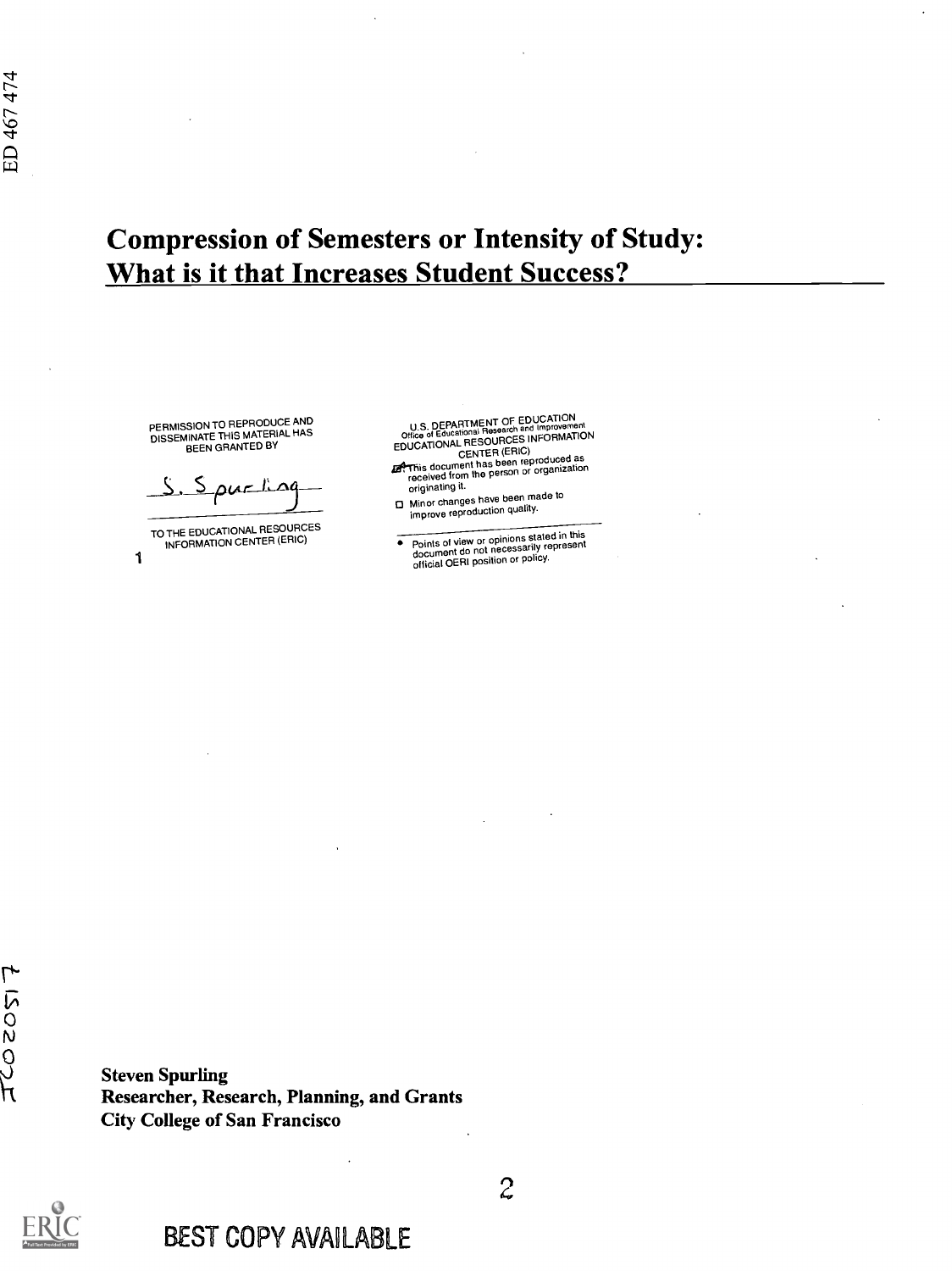#### Compression of Semesters or Intensity of Study: What is it that increases Student Success?

#### Abstract

Recent research into issues of scheduling has found that when courses are offered in shorter terms, students experience more success. At City College of San Francisco this is also the case, however, it has also been found that new students with recommended placement in multiple concurrent classes within a discipline who then take those classes concurrently also have greater success than students who do not. The impact on student success of compression of semesters on the one hand, and concurrent class enrollment on the other may not be unrelated phenomena. When courses are compressed in length, their hours per week increase. Likewise when students take multiple courses concurrently within a discipline, their hours per week within that discipline also increase. It may be that this common increase in hours per week referred to here as intensity of study may be the mechanism underlying both findings. This research paper presents evidence for both the intensity and compression hypothesis and then examines the two together to see which one best explains student success. It was found that both influence student success independently of each other. In an era that requires colleges to publicly account for student learning, the implications of this research for scheduling cannot be ignored. Many factors that influence college success are beyond the control of the educational institution. The few that are within institutional control must be closely examined to determine what if anything can be done to improve student success and the educational process.

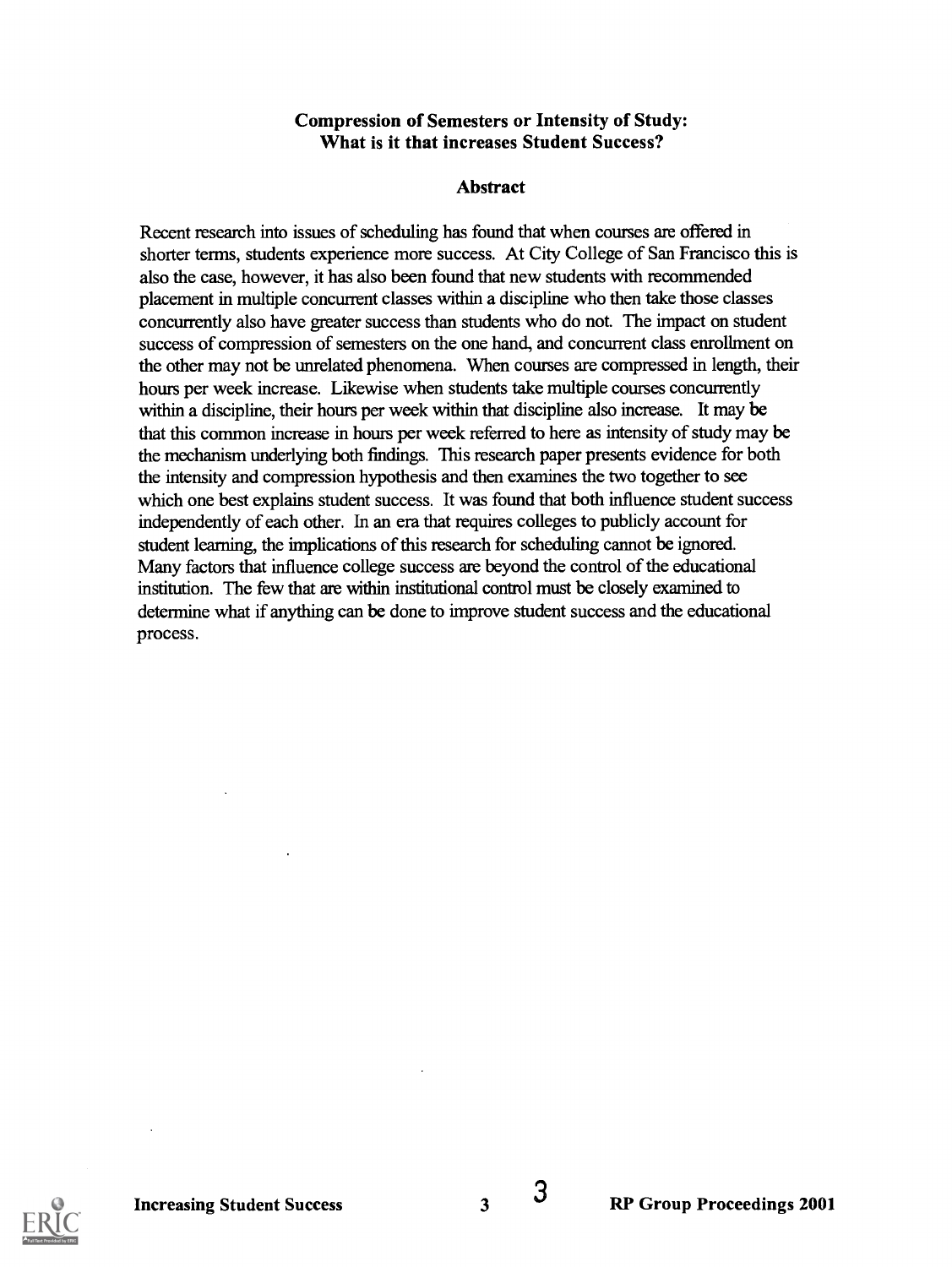#### Introduction

Geltner and Logan (2000) at Santa Monica College have found that session length is related to success. When students take similar courses in shorter time periods, they have increased success. Geltner and Logan hypothesize that courses offered in compressed semesters is the reason. Daniel (2000) conducted a review of the literature on time shortened courses and found that these courses 'often yield comparable and often superior learning outcomes in comparison with traditional semester or quarter-length courses' (page 303). She points out that these courses are becoming more common because they fit the needs of non-traditional students. At City College of San Francisco, I have found that when new students who are placed into concurrent classes take those classes simultaneously, they are more likely to succeed. I have attributed this increased success to an intensity of study factor resulting from taking more class hours per week within a discipline. In support of that hypothesis, McAllister (1998) found that when an intermediate Algebra course was changed in 1995 from three to five hours per week, the percentage of students passing that course increased seven percent - from 47% to 54%. Moreover, he found that student success in subsequent math courses increased as well. Combined, in all subsequent math classes, passing percent increased from 56% to 63%. These increases were statistically significant. In one last study, Adelman (2001) found that, for high school students, the best predictor of attainment of a bachelor's degree by age 30 was the academic intensity of their high school course work. The more rigorous their course work in high school, the more likely they were to get a bachelor's degree. Academic intensity was a better predictor than either test scores or class rank

The hypotheses of compressed semesters and intensity of study may not be unrelated; in fact, they may be merely different forms of the same phenomena.

Certainly, courses that are offered in compressed semesters, given that their unit value and hence the total number of instructional hours does not change, must result in more hours in class per week. Similarly, when students take more than one class per semester in a given subject matter area, they also must increase their hours in class per week in that subject matter area. The common factor in both hypotheses is an increase in the intensity of study defined here as more hours per week of class within a subject matter area. Figure 1 and 2 below present the different hypotheses.

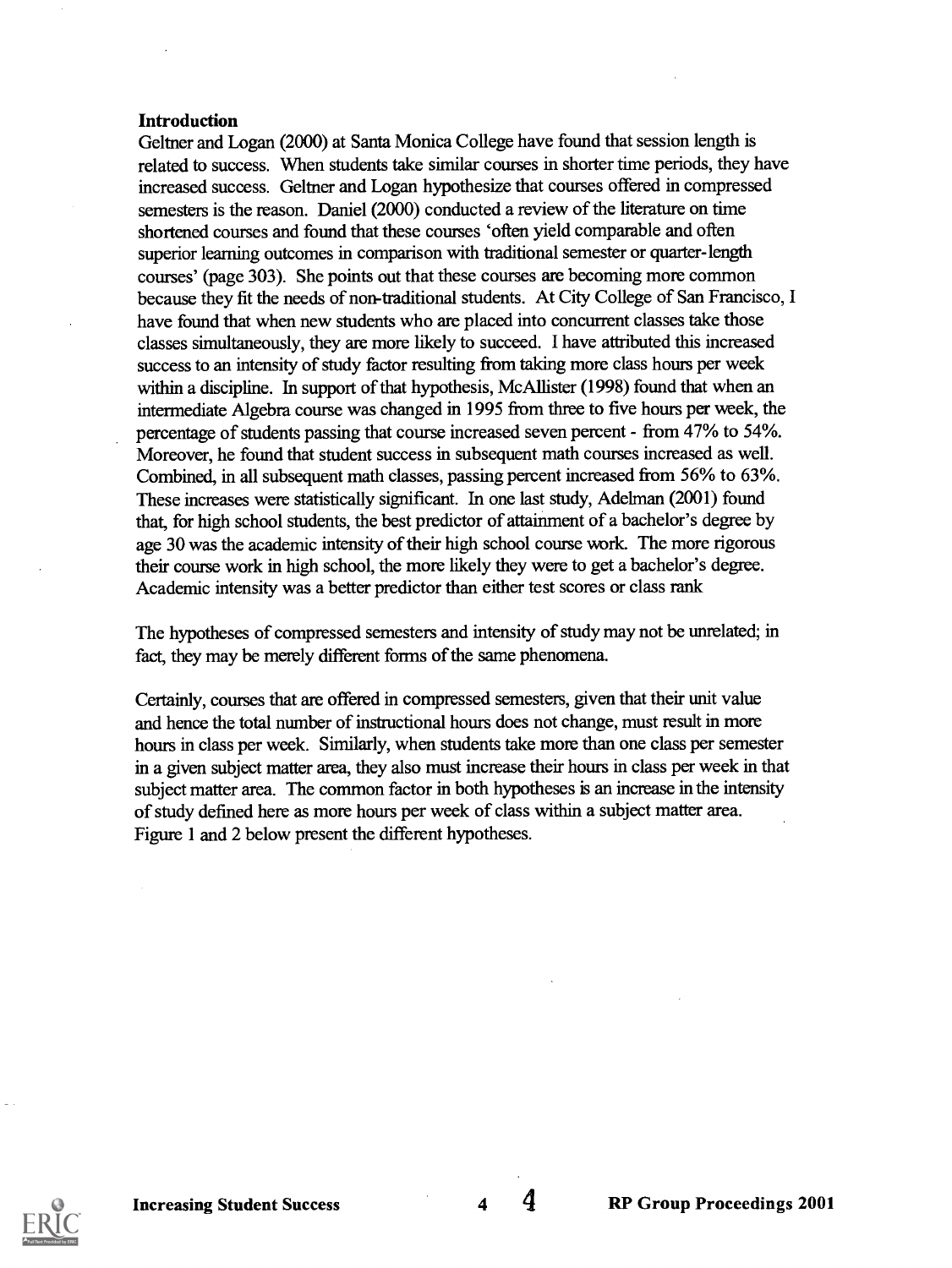



Figure  $2 -$  The Intensity Hypothesis



The length of a class in hours per term can be calculated by multiplying the hours per day of the class by its days per week and weeks per term. Compressed semesters must necessarily increase the hours per week of the class if the total hours per term do not

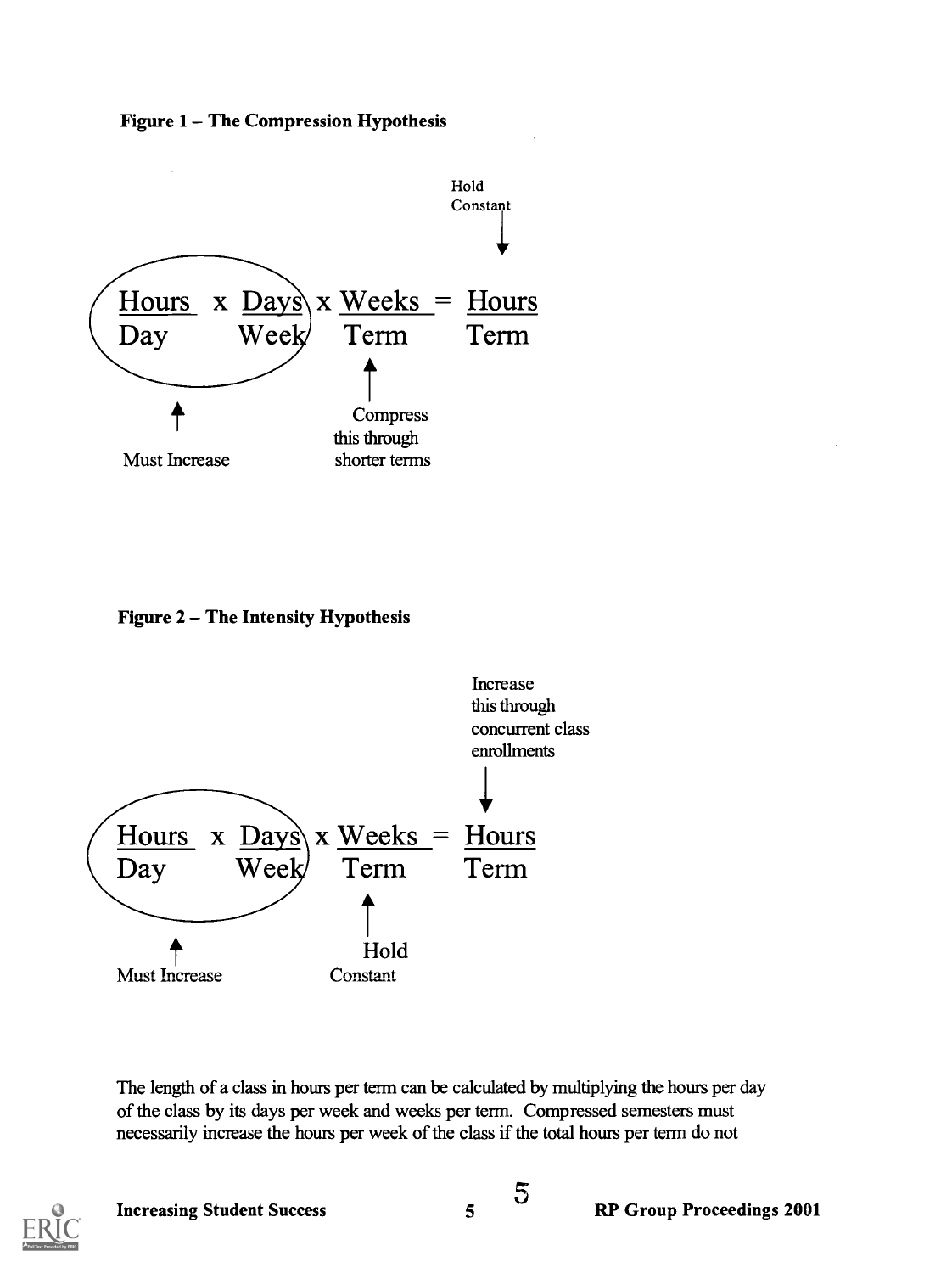change. Similarly when students take multiple classes within a subject matter area, they must necessarily increase their hours per week of class in that subject matter area if the term length is held constant. The commonality of each of these hypotheses is weekly class hours. Weekly class hours have been operatively defined as intensity of study.

Though a commonality exists between these hypotheses, and while that commonality is intensity of study, it is still possible that intensity of study is not the factor leading to increased success. It may be that compression of semesters is the factor that causes students' success to increase. It is this uncertainty that will be investigated in this paper. Is it the intensity of study or the compression of semesters or both that is increasing students' success?

In order to motivate the central question, data from City College of San Francisco that support the intensity of study hypothesis will be presented first. Following that, data that support the compression hypothesis will be presented. Last, the central question of which hypothesis best explains the data will be addressed.

#### Data in Support of the Intensity Hypothesis

Data will be presented from English, mathematics and ESL that support the intensity hypothesis. In all cases, the performance of new students who were placed into concurrent class sequences will be examined by the number of concurrent classes in which they enrolled. The data comes from enrollment in City College of San Francisco from Spring 1998 through Fall 2000.

In the graphs below, grade outcome resulted from a categorization of grades into three classes. Grades of A, B, C, and CR were passing grades. D, F, and NC grades were failing. W and I grades were withdrawals. All other grades were ignored.

#### English

The second-in-the-sequence basic skills writing class in English (ENGL 90) has a recommended reading class (ENGL 9) to be taken concurrently. Data was collected on 956 new students who had received a concurrent enrollment placement. Of these 956, 324 enrolled concurrently. Success in the writing class was related to whether students enrolled in the reading class ( $p < .05$ ). Graph 1 presents the results. 60 percent of students who enrolled in the reading and writing class concurrently passed the writing class versus 52 percent of those students who enrolled in the writing class alone.

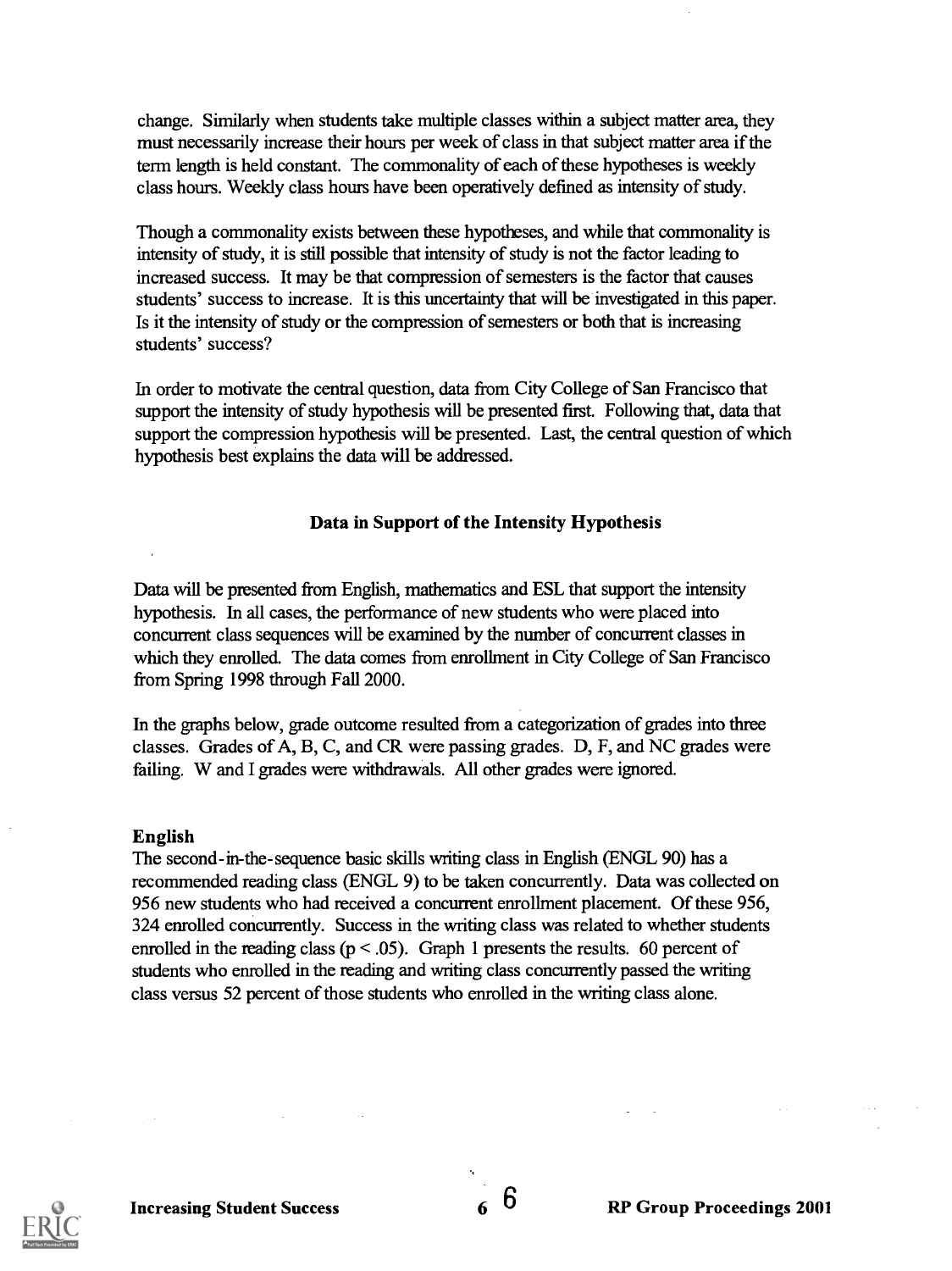# Graph 1



# Success In English Basic Skills Writing Given Concurrent Enrollment in a Basic Skills Reading Course

Similar passing percentages existed for students enrolled in the reading class. However, because of the smaller number of students taking only reading, the differences were not statistically significant.

# **Mathematics**

In mathematics, 270 new students placed into elementary algebra and arithmetic concurrently were identified. 80 of them enrolled in both courses. 50 percent of the concurrent enrollees passed elementary algebra versus 44 percent of those students who enrolled in the algebra class alone. This difference in grade outcomes was significant at the .05 level.

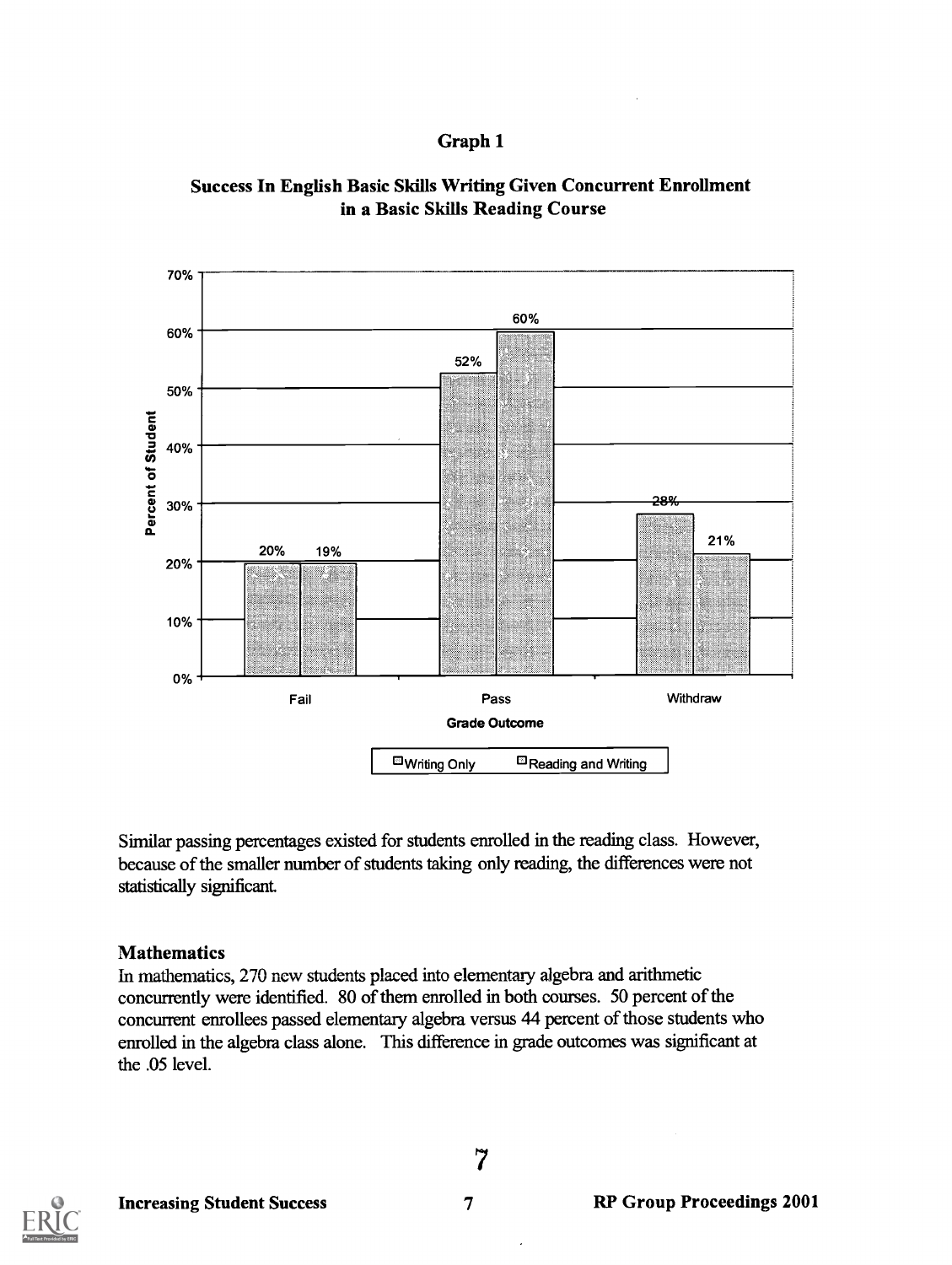Graph 2



#### Success in Elementary Algebra given Concurrent Enrollment in an Arithmetic Class

Concurrently enrolled students also did better in arithmetic, however, once again, the differences failed to be statistically significant.

# ESL

545 new students placed into ESL basic skills reading, writing, and speaking classes were identified. Of these 148 took writing only. Another 199 took reading and writing, and an additional 198 took all three courses. The passing rates of these students are presented in Graph 3 below. They are once again statistically significant at the .05 level.

ව

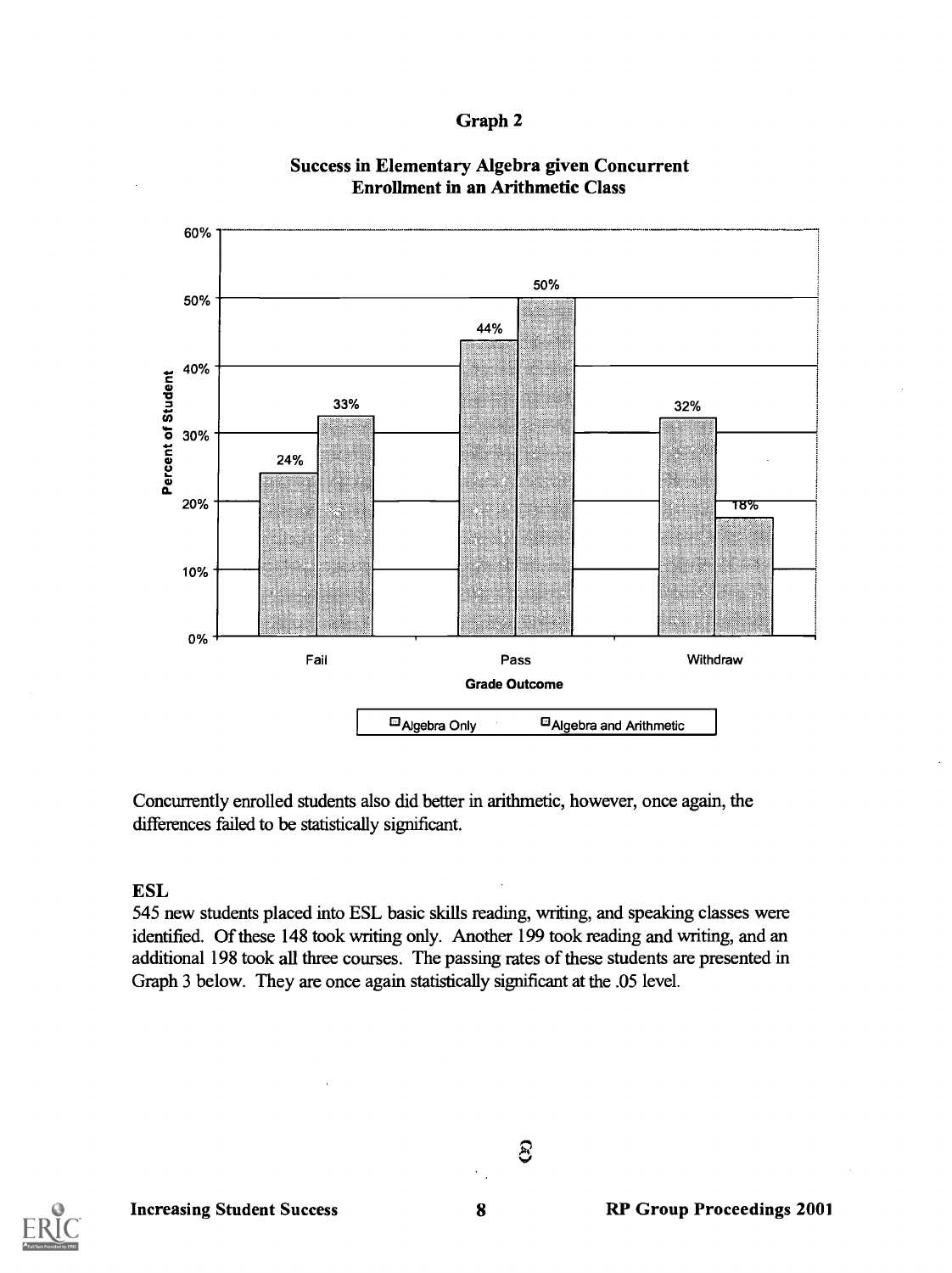#### Graph 3





Success in the concurrent reading and speaking classes was also checked. Success in reading was related to concurrent enrollment however, in the speaking class, while students enrolled in multiple concurrent classes did better, that difference was not statistically significant.

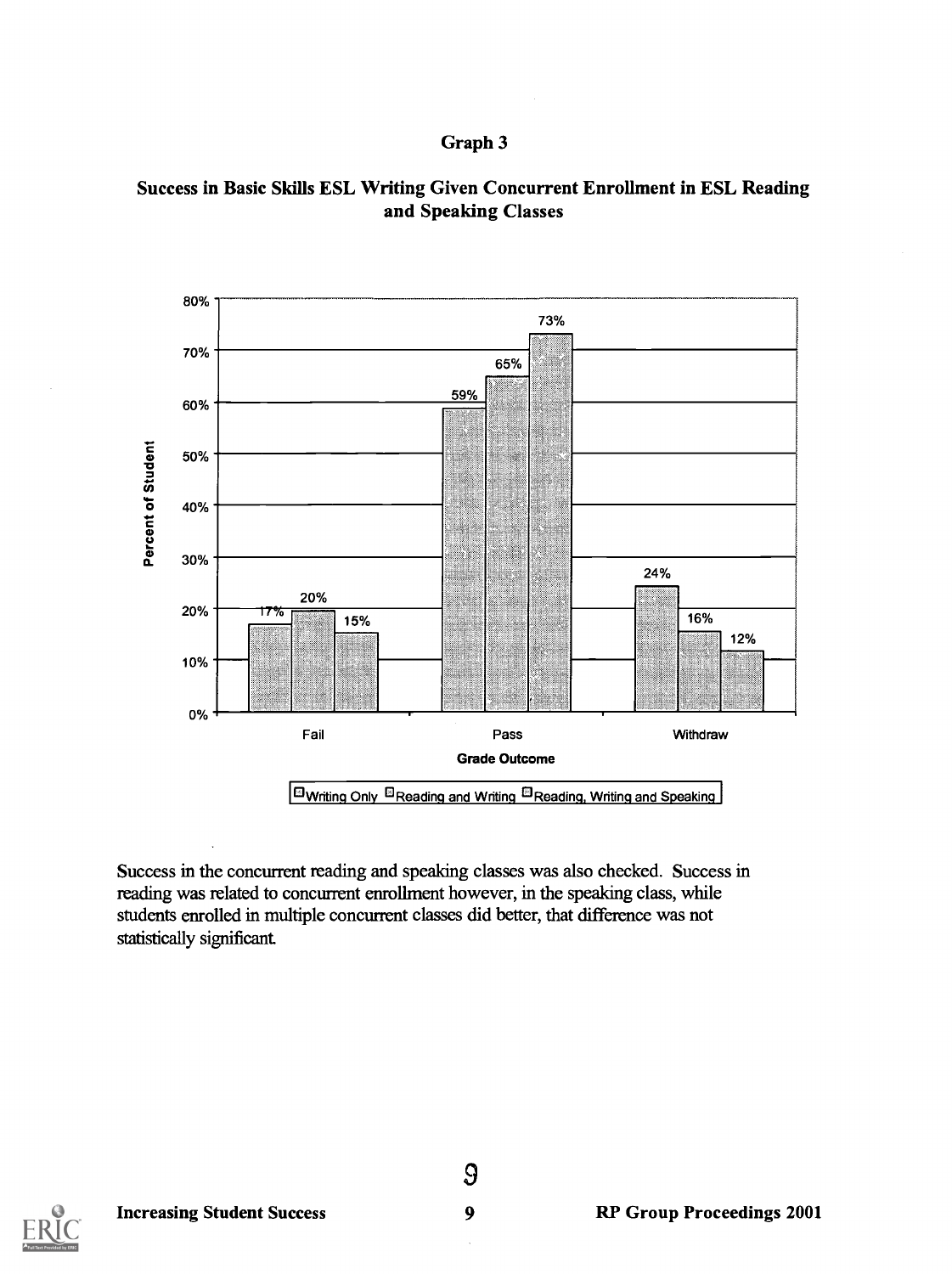





960 new students placed into the ESL 50 series (the first non-basic skills ESL class). Of these, 223 had enrolled in the writing class only. Another 539 had enrolled in both reading and writing. The remaining 198 enrolled in all three ESL classes. Graph 4 presents the success of these students by the concurrent classes in which they were enrolled. Once again, students enrolled in multiple classes in ESL had greater success than those enrolled in only one. In this case however, the differences in success were significant at the .0001 level.

# Data in Support of the Compression Hypothesis

By looking at the performance differences of students between the 17.5 week regular (Fall and Spring) semesters and the six week summer session, it was possible to determine whether there was a relationship between student success and the shortened

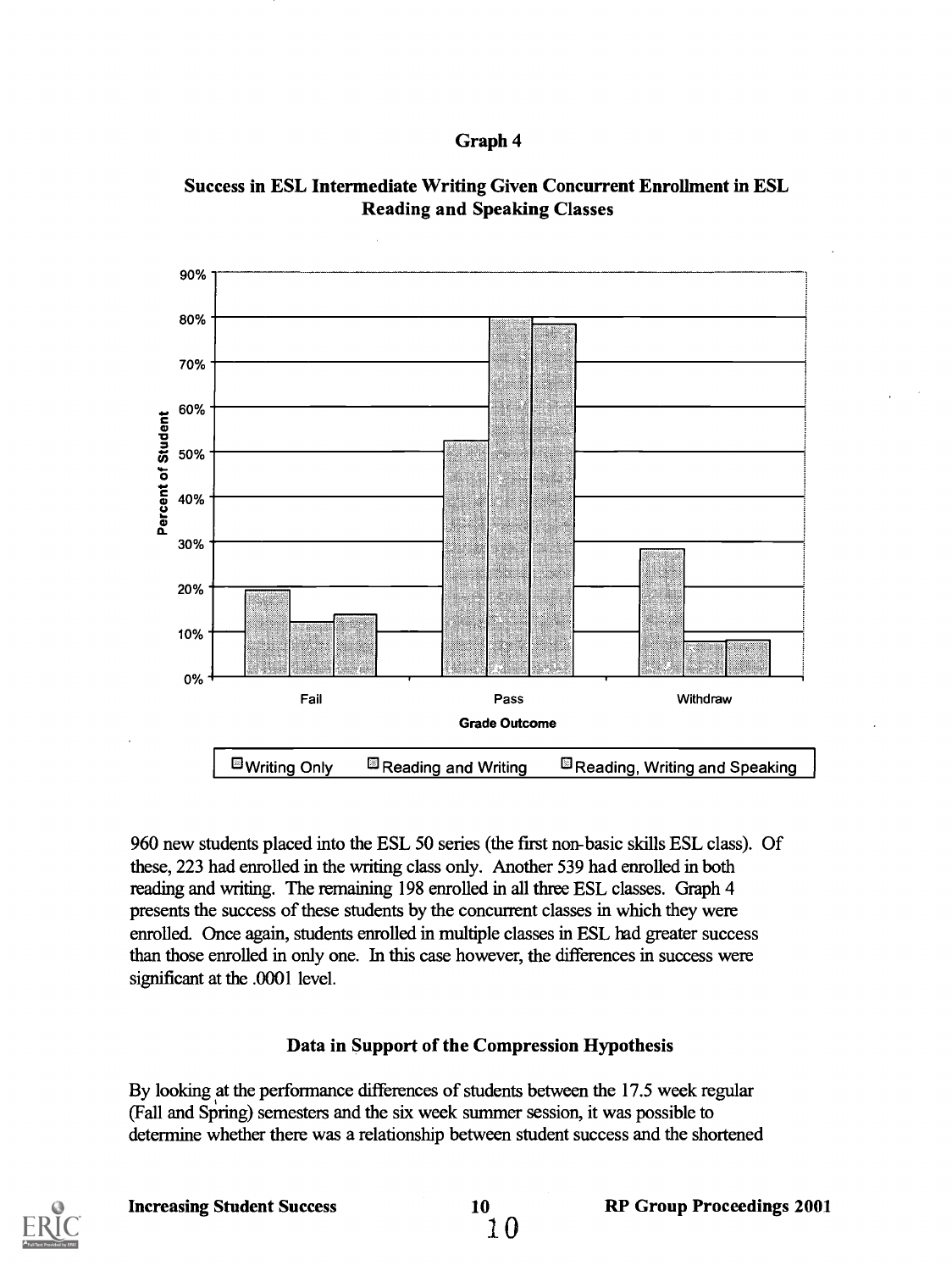summer time frame. One confounding influence in such a look is the difference in the makeup of students from regular to summer sessions. In the summer CCSF gets a number of students from San Francisco State University as well as other four-year schools who are tying to fulfill their general education requirements. It might be argued that these are more capable students and consequently that they would do better and lift the average of classes passed in comparison to regular-semester students. In response to this objection, I looked at only students continuing at CCSF and included them in graphs 5, 6, and 7. Graph 5 presents the success of continuing students taking English classes in the regular versus summer sessions. Graph 6 presents similar information in mathematics and graph 7 presents the ESL data.

Graph 5 presents the success of 29,233 English course enrollments given the semester of enrollment. Of these 2,458 were summer enrollments, 12,245 Fall, and 14,530 Spring. Success in English classes was greatest in summer with 74 percent of units passed.



#### Graph 5

Percent of Units Passed in English by Semester of Attendance



11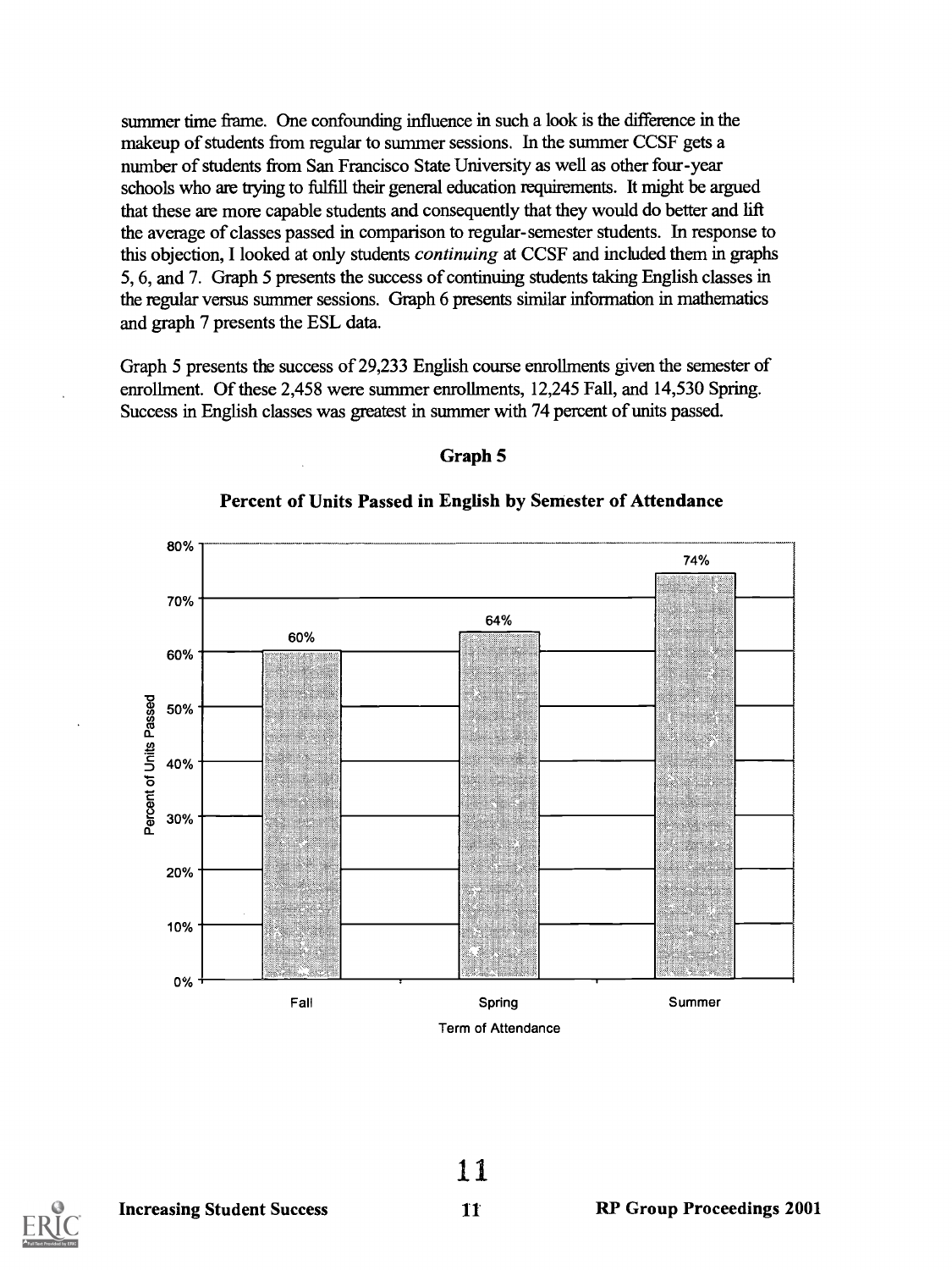#### Mathematics

In mathematics the situations was similar. 25,758 student enrollments were collected of which 3006 were summer, 10,426 Fall, and 12,326 Spring. Graph 6 below presents the success of students in these terms. Percent of Units passed was highest in the summer though in comparison to English, the difference is much less substantial.

#### Graph 6

#### Percent of Units Passed in Mathematics by Semester of Attendance



#### ESL

16,916 ESL enrollments were also examined. 2,277 of these were summer, 6765 were Fall and 7,874 were Spring enrollments. As with the other disciplines, summer performance surpassed Fall and Spring. All of this data is in line with the compression hypothesis.

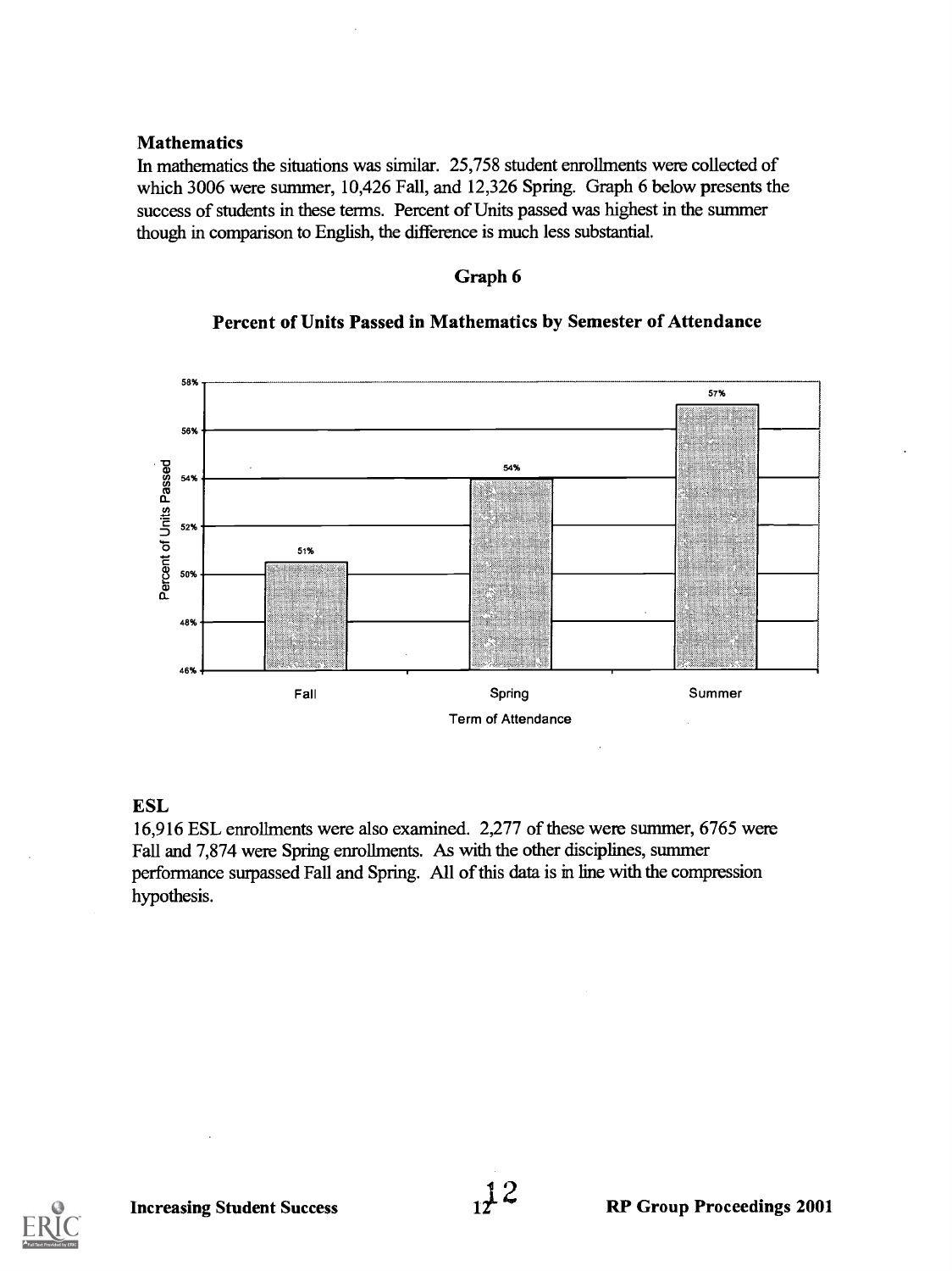



#### Percent of Units Passed in ESL by Semester of Attendance

#### Is it Compression or Intensity?

The question remains, is the increase in success during the summers a result of the increased intensity of study or is it a result of the compression of the schedule found in the summer term? In order to answer this question, weekly class hours of students and their term of attendance was collected in English, ESL and mathematics. Weekly class hours for each student was aggregated by discipline consequently students who took two or more classes generally had more weekly class hours than students who took only one class. The number of students taking multiple classes differed greatly by discipline. Only about 5 percent of students in English and mathematics took more than one class a semester in the respective discipline. In ESL over a third of students took multiple classes. Table 1, 2 and 3 below present the number of students and their success by their weekly class hours in regular versus summer sessions. Note that Fall and Spring terms are grouped together. Weekly class hours are rounded to the nearest even number.

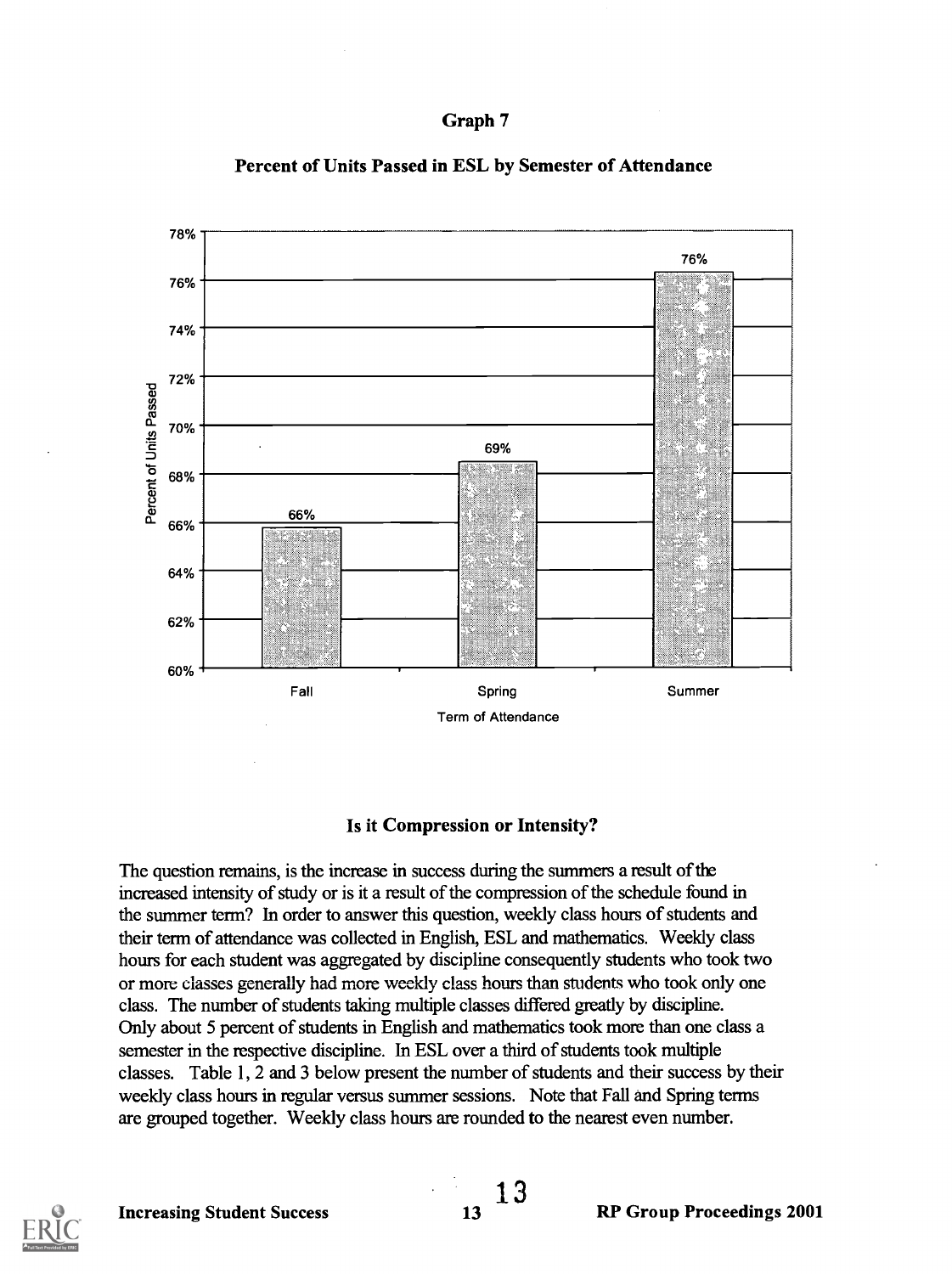|                    | <b>Weekly Class</b> |                                       |            |
|--------------------|---------------------|---------------------------------------|------------|
| Semester Hours     |                     | Number of Students Percentage Passing |            |
| Regular            |                     | 44                                    | 48%        |
|                    |                     | 26428                                 | 58%        |
|                    |                     | 1843                                  | 66%        |
|                    |                     |                                       | 14%        |
|                    | 10                  | 68                                    | 56%        |
|                    | 12                  | 24                                    | 83%        |
|                    | 16                  |                                       | 0%         |
| Regular Total      |                     | 28415                                 | <b>58%</b> |
| Summer             |                     | 382                                   | 73%        |
|                    |                     | 1791                                  | <b>71%</b> |
|                    | 10                  | 17                                    | 94%        |
|                    | 14                  |                                       | 67%        |
|                    | 16                  | 12                                    | 100%       |
| Summer Total       |                     | 2205                                  | <b>71%</b> |
| <b>Grand Total</b> |                     | 30620                                 | <b>59%</b> |

#### Number of Students and their Success in English at Various Weekly Class Hours by Semester of Attendance

In English few students were enrolled in more than 6 weekly class hours during the regular semesters and few students were enrolled in fewer than 8 hours during the summer terms. The lack of overlapping enrollment hours in English from the regular to summer sessions makes it extremely difficult to disentangle the relationship between compression and intensity. This will be discussed at greater length later. Nonetheless, there seems to be a pattern of success both within hours per week across terms. Overall, students in summer terms have a higher passing percentage of their English classes (71% in summer versus 58% in the regular terms). Within the regular terms success seems to increase as weekly hours increase. Students enrolled in English courses 2 hours per week pass 48% of the time versus 66% for students enrolled in 6 hours per week.

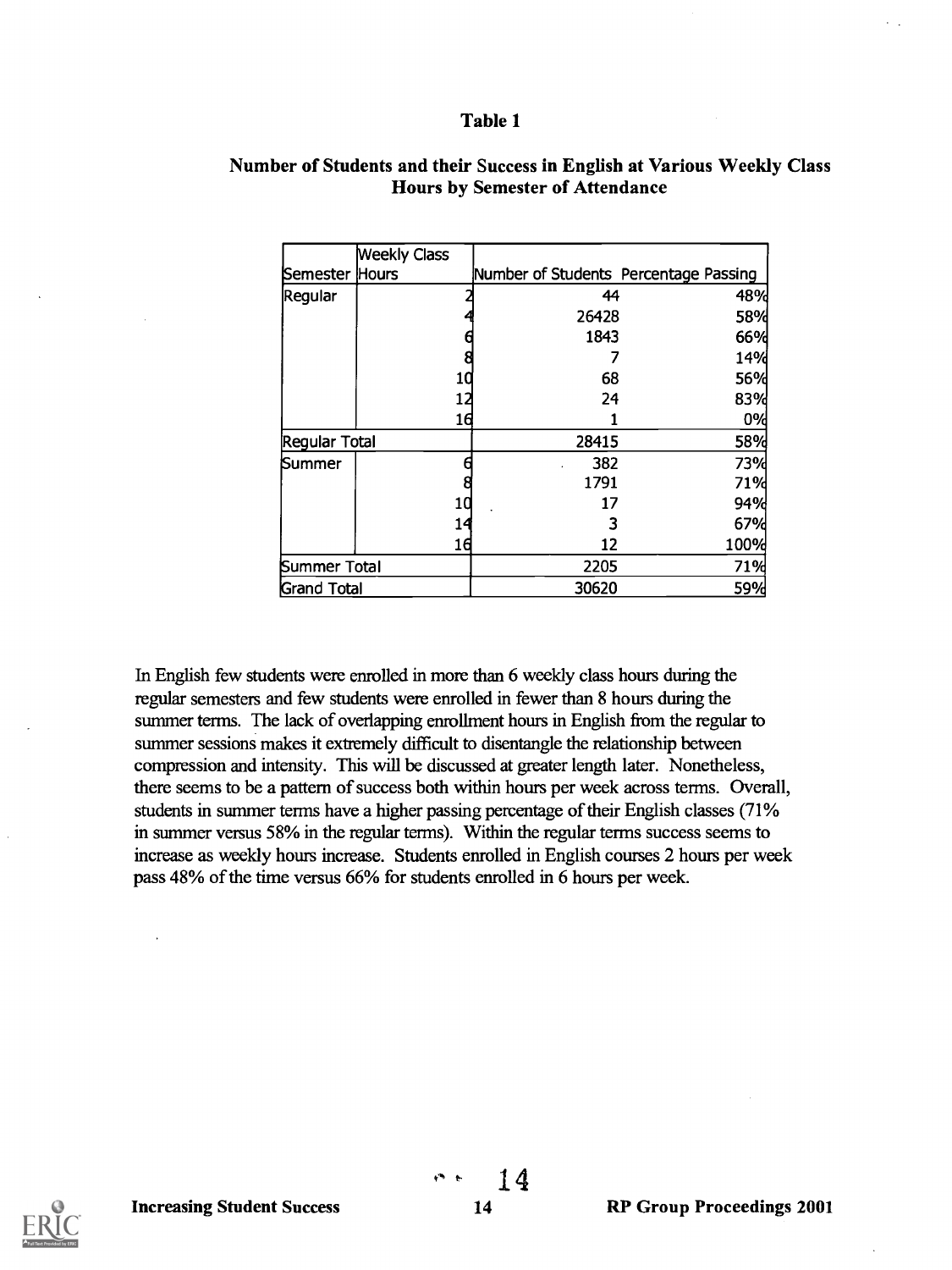#### Numbers of Students and Their Success in Mathematics at Various Weekly Class Hours by Semester of Attendance

|               | Weekly Class Number of |          | Percentage |
|---------------|------------------------|----------|------------|
| Semester      | <b>Hours</b>           | Students | Passing    |
| Regular       | 2                      | 3079     | <b>33%</b> |
|               | 4                      | 9247     | 54%        |
|               | 6                      | 15458    | 53%        |
|               | 8                      | 494      | 63%        |
|               | 10                     | 721      | 56%        |
|               | 12                     | 6        | 50%        |
|               | 14                     | 5        | 80%        |
|               | 16                     | 20       | <b>15%</b> |
| Regular Total |                        | 29030    | <b>52%</b> |
| Summer        | $\epsilon$             | 603      | 40%        |
|               | 10                     | 1282     | 62%        |
|               | 12                     | 1700     | 57%        |
|               | 14                     | 432      | 61%        |
|               | 16                     | 15       | 53%        |
|               | 18                     | 12       | <b>58%</b> |
|               | 20                     | 21       | 62%        |
|               | 22                     | 17       | 65%        |
|               | 24                     | 3        | 33%        |
|               | 26                     |          | 100%       |
|               | 28                     |          | 100%       |
|               | 34                     |          | 0%         |
|               | 36                     |          | 100%       |
| Summer Total  |                        | 4089     | 57%        |
| Grand Total   |                        | 33119    | 52%        |

In mathematics as in English, there is little overlap in weekly class hours from regular to summer terms. During the summer terms students are enrolled in 10 or more weekly hours of mathematics. In the regular terms, the heaviest enrollment is at six and fewer hours, Because of the non-overlap in hours per week it is impossible to reach a conclusion about the significance of compression versus intensity of study. Nonetheless, students in the summer terms seem to have somewhat more success (57% to 52%) and within the regular and summer terms students at higher hours per week seem to have a greater success rate.

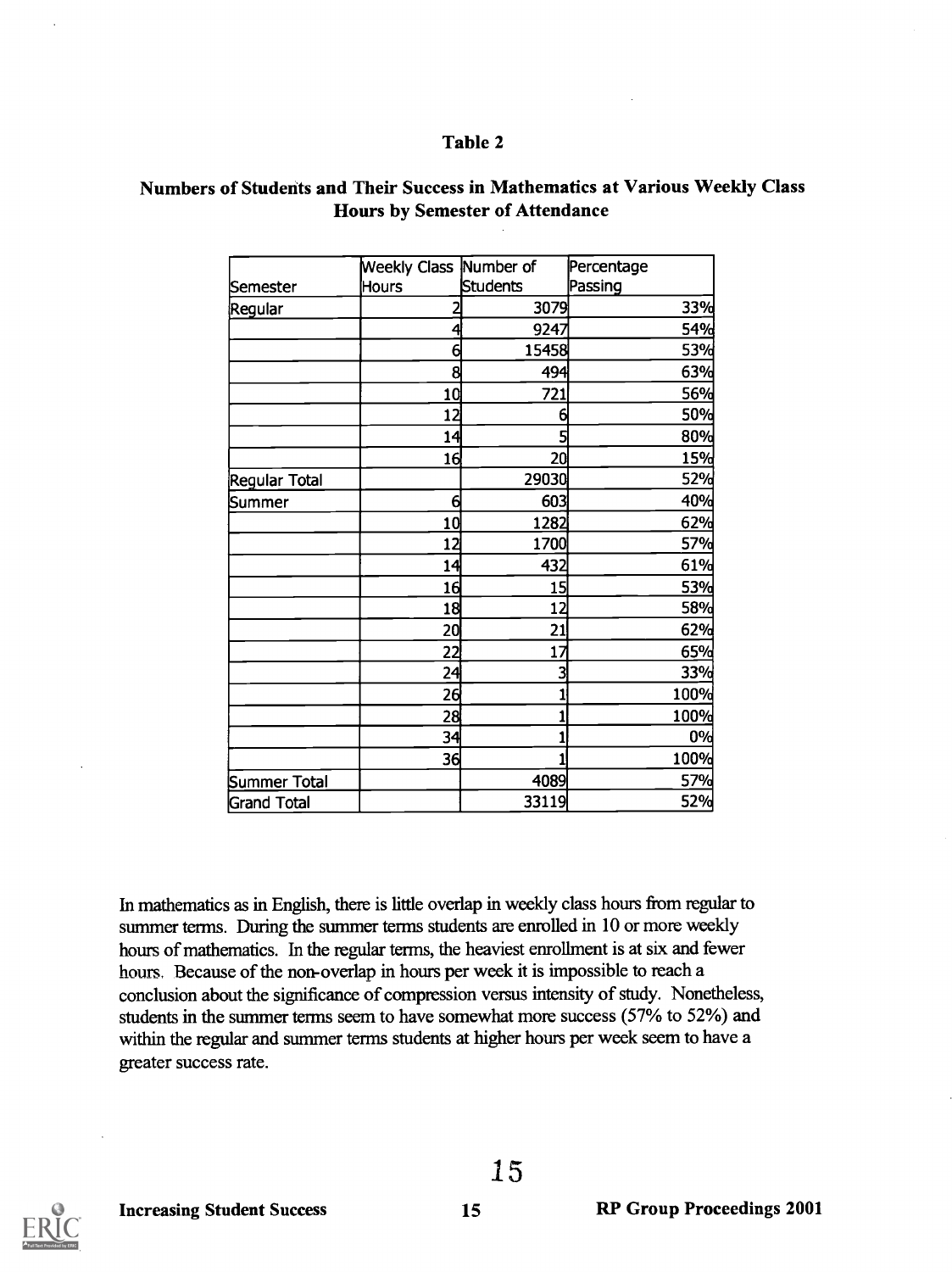# Numbers of Students and Their Success in ESL at Various Weekly Class Hours by Semester of Attendance

|                    | <b>Weekly Class</b> | Number of       |       |                    |  |
|--------------------|---------------------|-----------------|-------|--------------------|--|
| Semester           | Hours               | <b>Students</b> |       | Percentage Passing |  |
| Regular            |                     | 2               | 142   | 61%                |  |
|                    |                     | 4               | 9452  | 66%                |  |
|                    |                     | 6               | 6269  | 70%                |  |
|                    |                     | 8               | 1972  | 75%                |  |
|                    |                     | 10              | 984   | 74%                |  |
|                    |                     | 12              | 741   | 78%                |  |
|                    |                     | 14              | 651   | 80%                |  |
|                    |                     | 16              | 118   | 81%                |  |
|                    |                     | 18              | 5     | 40%                |  |
|                    |                     | 20              | 731   | 69%                |  |
|                    |                     | 22              | 1     | 0%                 |  |
|                    |                     | 24              | 4     | 25%                |  |
|                    |                     | 26              | 2     | 50%                |  |
| Regular Total      |                     |                 | 21072 | 70%                |  |
| Summer             |                     | 6               | 441   | 73%                |  |
|                    |                     | 8               | 1648  | 78%                |  |
|                    |                     | 12              | 1     | 100%               |  |
|                    |                     | 14              | 49    | 78%                |  |
|                    | 16                  |                 | 321   | 83%                |  |
|                    | 22                  |                 | 3     | 100%               |  |
| Summer Total       |                     |                 | 2463  | 78%                |  |
| <b>Grand Total</b> |                     |                 | 23535 | 70%                |  |

Because more ESL students take multiple classes, their weekly class hours are more dispersed than in English or mathematics in the regular terms consequently, more of an overlap in hours from the regular to the summer sessions exists. This makes possible the comparative analysis of term length versus weekly class hour. That analysis is presented below.

The Effect of Weekly Class Hours and Term Length on Student Success in ESL The question of the statistical significance of this data was examined by means of logistic regression. In a logistic regression equation, both semester of attendance and weekly class hours were used to predict the dichotomous variable of passing or failing students' English, ESL or mathematics class or classes. For students enrolled in multiple courses, passing was arbitrarily defined as passing more than 50% of their units. In both English and mathematics, because of the missing cells (the non-overlapping distribution of weekly hours from regular to summer terms) the model did not fit the data.

Ñ

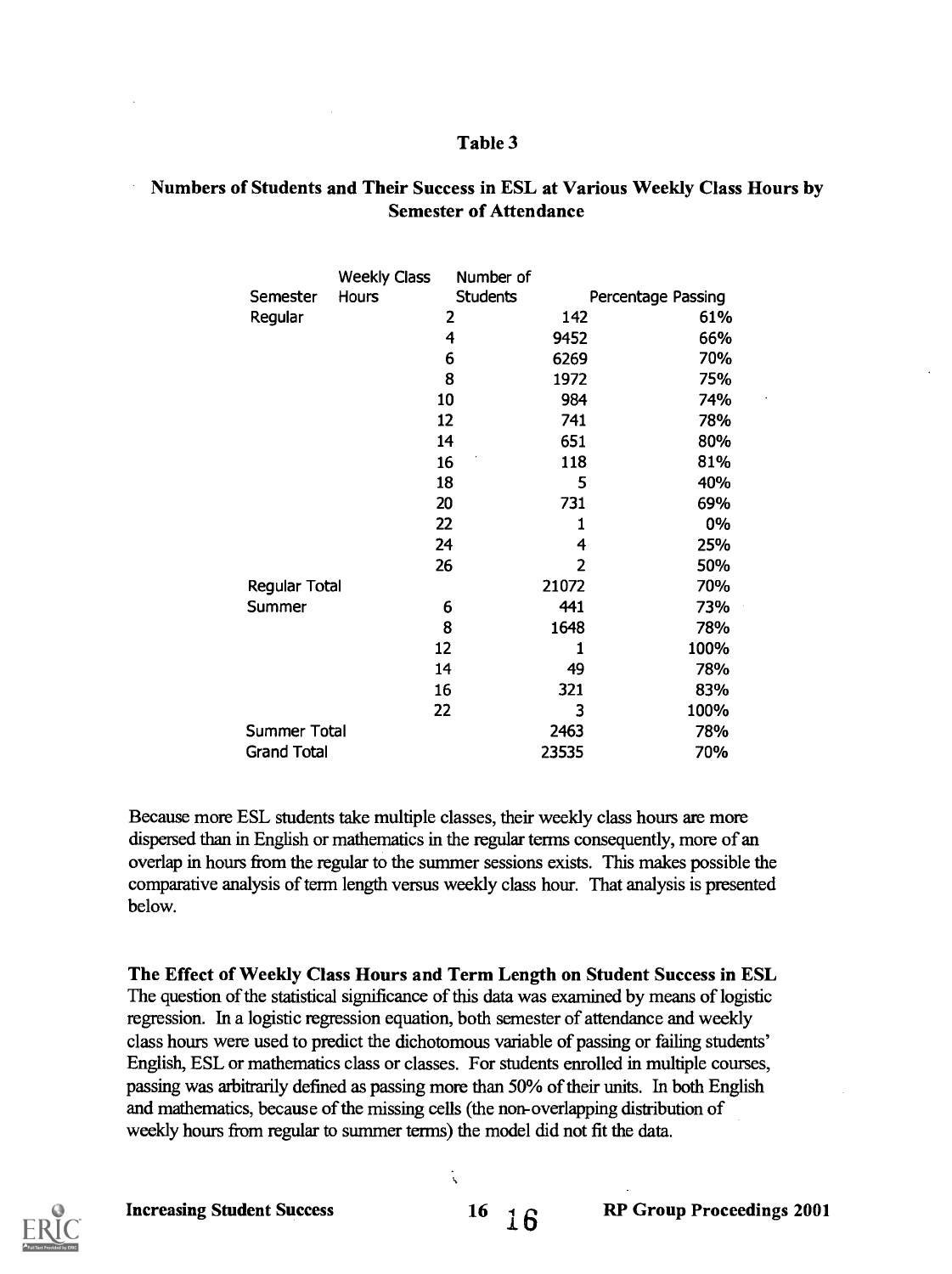Consequently, no conclusions could be drawn about whether the operative factor was compression or intensity. Nonetheless, both factors were significant in predicting success in both disciplines. In ESL the situation was different. Because of the many students enrolled in more than one ESL class, the fit of the model to the data was acceptable. The logistic output is presented below in table 7.

#### Table 7

#### The CATMOD Procedure

Maximum likelihood computations converged.

Maxi mum Li kel i hood Anal ysi s of Vari ance

| Source                    | DF | Chi-Square | Pr > Chi Sa |
|---------------------------|----|------------|-------------|
| Intercept                 |    | 1.46       | 0.2266      |
| Semester                  |    | 15.26      | $-.0001$    |
| Weekly hours              |    | 132.40     | $-.0001$    |
| Weekly hours*weekly hours |    | 93.87      | $-.0001$    |
| Likelihood Ratio          | 15 | 20.42      | 0.1564      |

#### Anal ysi s of Maxi mum Li kel i hood Esti mates

|                  |                   |            | Standard |        | Chi -       |
|------------------|-------------------|------------|----------|--------|-------------|
| Effect           | Parameter         | Estimate   | Error    | Square | Pr > Chi Sa |
| Intercept        |                   | 0.0968     | 0.0801   | 1.46   | 0.2266      |
| Semester         | 2                 | $-0.1053$  | 0.0270   | 15.26  | < 0.0001    |
| Weekly hours     |                   | 0.1949     | 0.0169   | 132.40 | $-.0001$    |
| Weekly hours $*$ | weekly hours<br>4 | $-0.00756$ | 0.000780 | 93.87  | $-.0001$    |

What is of interest here is first the likelihood ratio with a significance level of .1564. Since the level is not below .05 we conclude that the model fits the data. Secondly, weekly class hours are nonlinearly related to the probability of students passing their ESL class. This is the weekly hours times weekly hours factor. Last and most importantly, both weekly class hours AND term of attendance is significant in predicting student success. The parameter estimates in the second half of the output can be used to graph the predicted relationship between semester, weekly hours and the probability of passing. Graph 8 below presents that relationship.

# BEST COPY AVAILABLE

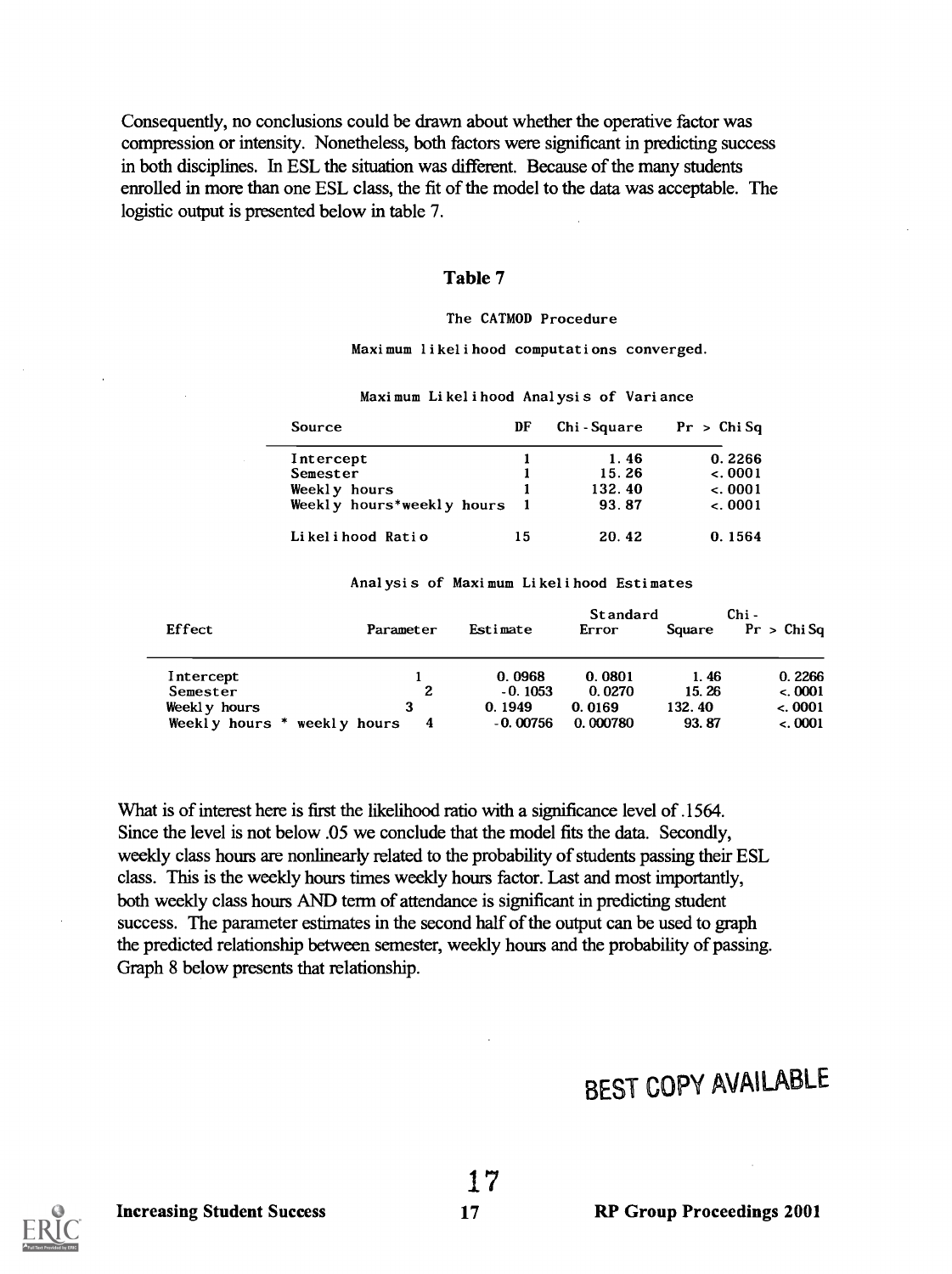

#### Predicted Relationship Between Term of Attendance, Weekly Class Hours and the Probability of Passing ESL Classes

Graph 8 presents the logistic regression output from Table 7. It is clear from the graph that success increases with hours of ESL classes per week. However, in addition to this increase is a summer increase in success at every weekly class hour level. The bend in the line is the nonlinear relationship. Differentiation of the logistic function leads to the determination of the maximum success point. That occurs at 13 hours. The non-linearity of the relationship is important since it implies that intensity of study has its limits (13 hours) beyond which more hours lead to less, not more success.

#### **Conclusions**

Unfortunately, it has not been possible to determine which hypothesis is the operative one in English or mathematics. There are just too many holes in the data to answer that question. However, both factors seem to have a positive influence on success. Only in ESL where students take a wide range of hours of class in both summer and regular terms was it possible to reach a tentative answer. That answer is an unexpected 'both'. Both increased hours per week and the compressed summer term increase student success.

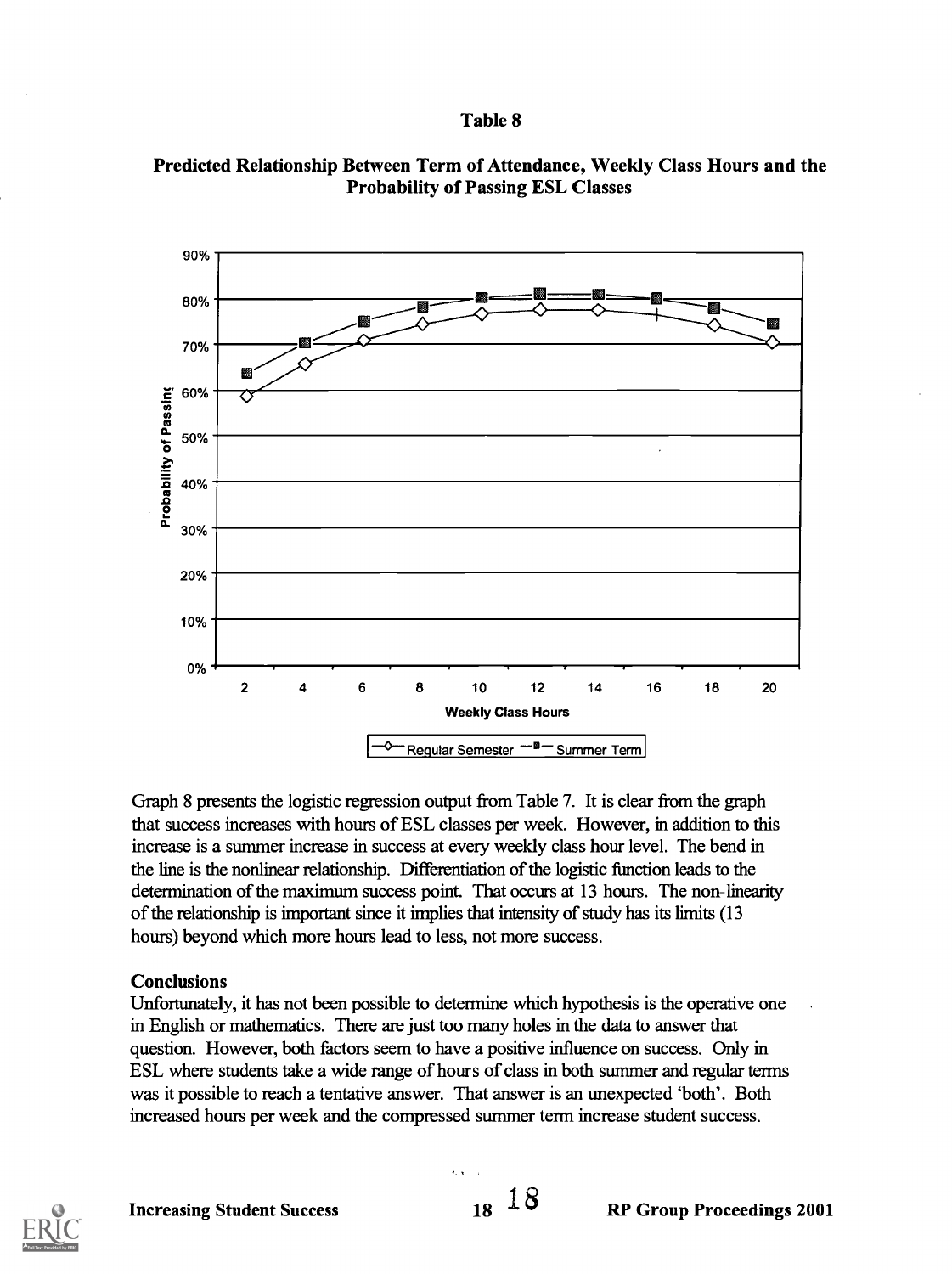Now what is necessary is to flush out the relationship in both English and mathematics. However, to do that one needs a college where students in these disciplines take many different hour combinations in many different term lengths. If random assignment of students to test conditions were possible it would be even better in answering the fundamental question of this paper. That question is, can scheduling of classes improve students' chances of success? Certainly in an era where education is held accountable for the success of its students, the little things that are under the control of colleges and which impact success need to be handled well. Scheduling fits this mold.

I am not arguing here that colleges should change their semester structure. I am only arguing that various length and intensity class combinations need to be investigated more fully. One reason why class combinations need to be piloted is because there may be a maximum number of hours per week beyond which further intensity of study decreases success rather than increases it. The data in both ESL and mathematics suggest that this may be the case. In ESL a success maximum occurred at 13 hours per week. In mathematics, though the model was ill fitting, a maximum occurred at 11 hours. If a maximum intensity exists, high unit classes given in short time frames would overload the student. Certainly a complaint of students in Daniel's (2000) review of the literature on time-shortened classes is of a high level of stress and an inability to complete all of the work required in the shorter time frame. In spite of this qualification, the impact on student success of, for example, three six-week courses in ESL versus one 18-week class needs to be examined. In the similar vein, students might have more success taking 3 five unit classes across disciplines in a semester than 5 three unit ones. These alternatives need to be investigated. This can only be done with the kind of variable scheduling that encourages the piloting of classes of different lengths and intensity.

Because of the observational nature of the data, a causal relationship between intensity and compression on the one hand, and student success on the other cannot be posited. There is a lot going on in the background. Other hypotheses can be suggested that fit elements of the data presented here. However, it is only the aforementioned two hypotheses that have been examined at some length. The practical implications of this work are obvious. Now only the political will to examine them more fully needs to be forthcoming.

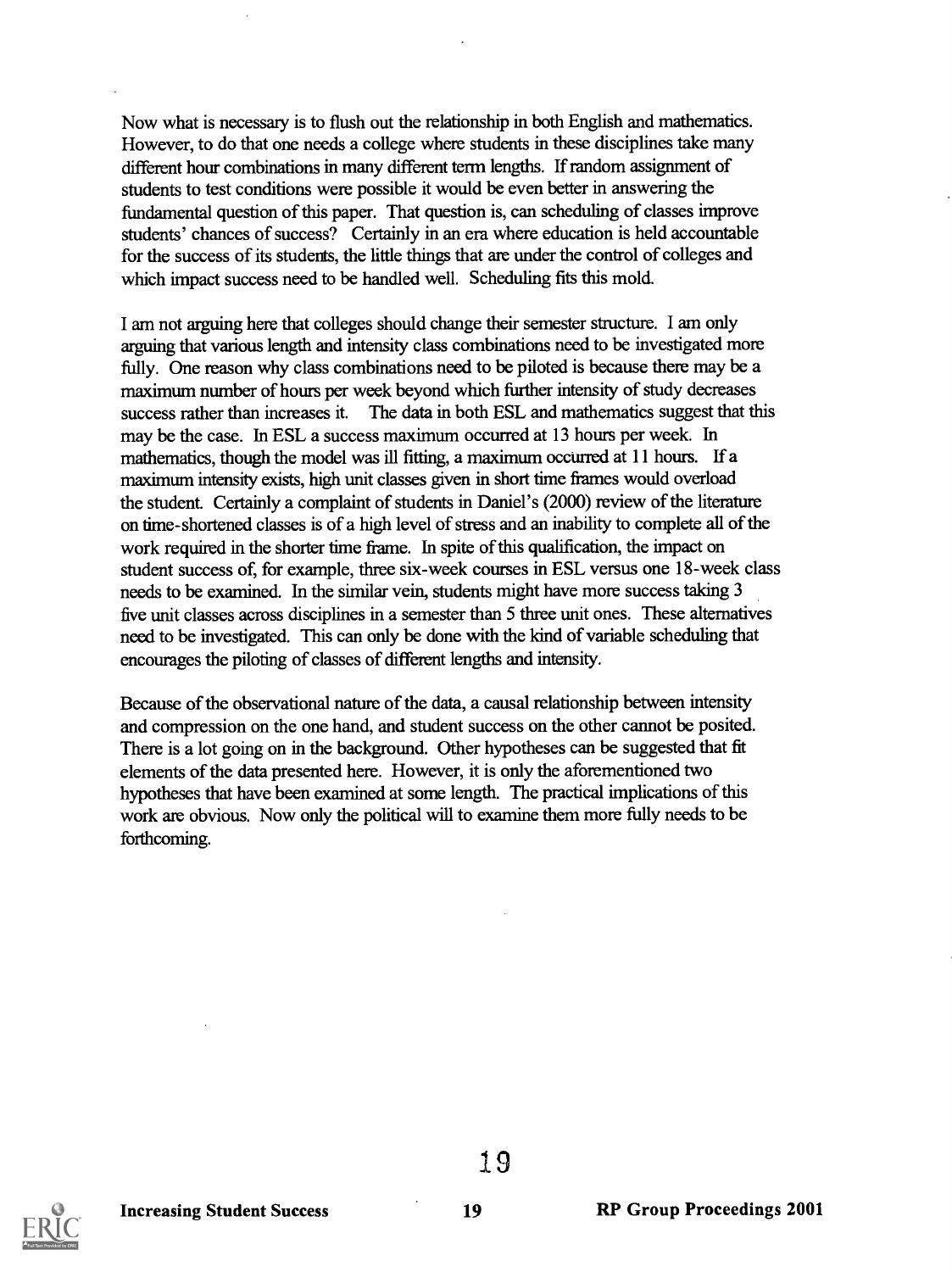#### References

Adelman, Clifford. 'Answers in the tool box: Academic Intensity, Attendance patterns, and Bachelor's Degree attainment'. http://ed.gov/pubs/edpubs.htm

Daniel, Eileen L. (2000). 'A Review of time-shortened courses across disciplines'. College Student JournaL 34,2,298-306.

Geltner, Peter and Ruth Logan. (2000). 'The influence of session length on student success'. Research report 2000.4.1.0. Santa Monica College. http://www.smc.edu/research/T20000410.htm

McAllister, Keith. (1998). 'Increased student success after changes in Intermediate Algebra'. Sabbatical Leave Report. City College of San Francisco.

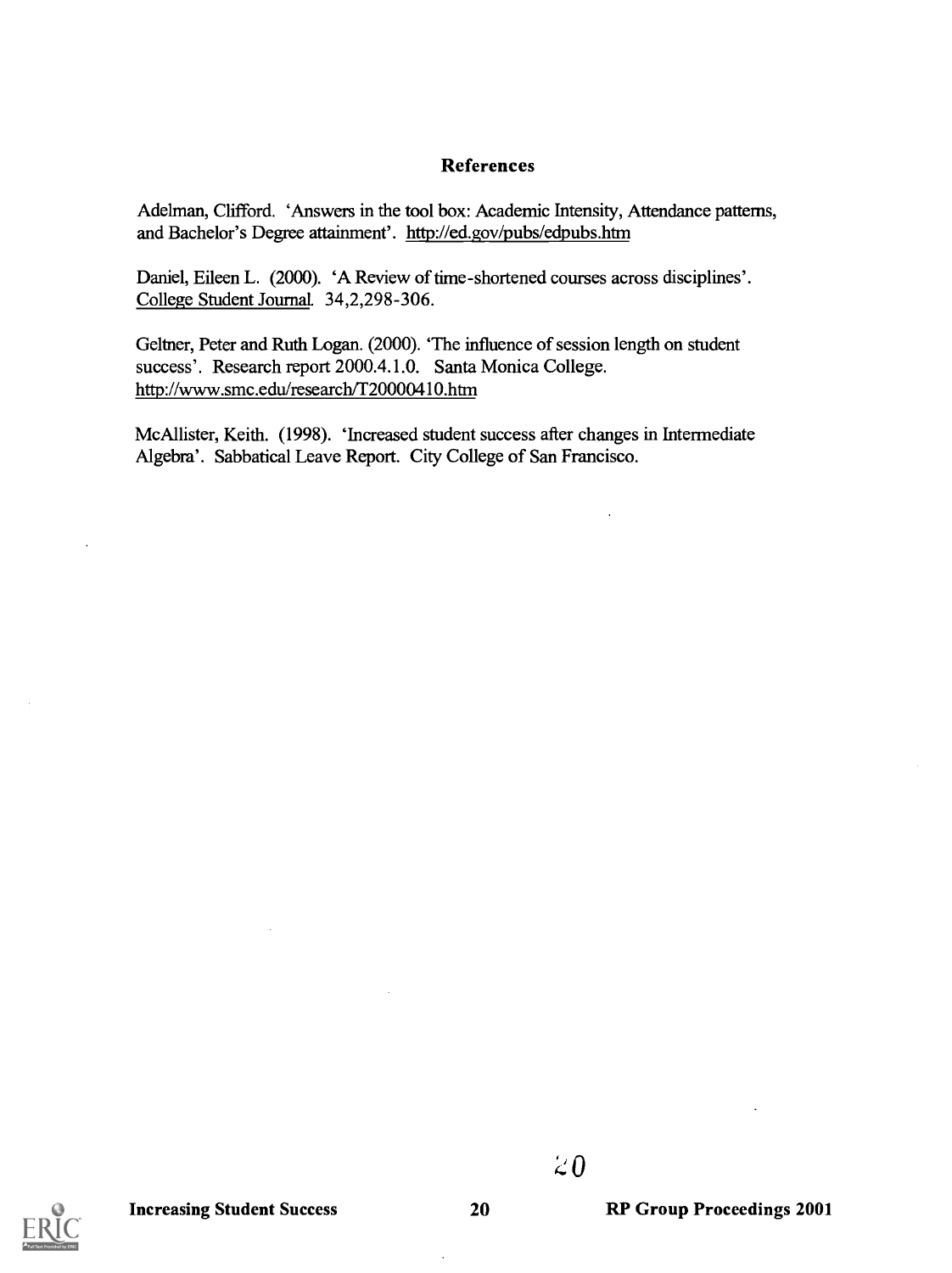

U.S. Department of Education

Office of Educational Research and Improvement (OERI) National Library of Education (NLE) Educational Resources Information Center (ERIC)



# REPRODUCTION RELEASE

(Specific Document)

# I. DOCUMENT IDENTIFICATION:

| I. DOCUMENT IDENTIFICATION:                                              |                                     |  |  |  |  |
|--------------------------------------------------------------------------|-------------------------------------|--|--|--|--|
| Title:<br>Compression of Semester or Intensity of Study: What is it that |                                     |  |  |  |  |
| Steven Sourling<br>Author(s):                                            | Increased Student Successo?         |  |  |  |  |
| Corporate Source:<br>2001 RP Conference processings                      | <b>Publication Date:</b><br>>/ 200\ |  |  |  |  |
|                                                                          |                                     |  |  |  |  |

### II. REPRODUCTION RELEASE:

In order to disseminate as widely as possible timely and significant materials of interest to the educational community, documents announced in the monthly abstract journal of the ERIC system, Resources in Education (RIE), are usually made available to users in microfiche, reproduced paper copy, and electronic media, and sold through the ERIC Document Reproduction Service (EDRS). Credit is given to the source of each-document, and, if reproduction release is granted, one of the following notices is affixed to the document.

If permission is granted to reproduce and disseminate the identified document, please CHECK ONE of the following three options and sign at the bottom of the page.

| The sample sticker shown below will be<br>affixed to all Level 1 documents                                                                                       | The sample sticker shown below will be<br>affixed to all Level 2A documents                                                                                                                                                                                                                                                                                                                                                                                                                                       | The sample sticker shown below will be<br>affixed to all Level 2B documents                        |
|------------------------------------------------------------------------------------------------------------------------------------------------------------------|-------------------------------------------------------------------------------------------------------------------------------------------------------------------------------------------------------------------------------------------------------------------------------------------------------------------------------------------------------------------------------------------------------------------------------------------------------------------------------------------------------------------|----------------------------------------------------------------------------------------------------|
| PERMISSION TO REPRODUCE AND<br>DISSEMINATE THIS MATERIAL HAS<br>BEEN GRANTED BY                                                                                  | PERMISSION TO REPRODUCE AND<br>DISSEMINATE THIS MATERIAL IN<br>MICROFICHE, AND IN ELECTRONIC MEDIA<br>FOR ERIC COLLECTION SUBSCRIBERS ONLY.<br>HAS BEEN GRANTED BY                                                                                                                                                                                                                                                                                                                                                | PERMISSION TO REPRODUCE AND<br>DISSEMINATE THIS MATERIAL IN<br>MICROFICHE ONLY HAS BEEN GRANTED BY |
|                                                                                                                                                                  |                                                                                                                                                                                                                                                                                                                                                                                                                                                                                                                   |                                                                                                    |
| TO THE EDUCATIONAL RESOURCES<br><b>INFORMATION CENTER (ERIC)</b>                                                                                                 | TO THE EDUCATIONAL RESOURCES<br><b>INFORMATION CENTER (ERIC)</b>                                                                                                                                                                                                                                                                                                                                                                                                                                                  | TO THE EDUCATIONAL RESOURCES<br><b>INFORMATION CENTER (ERIC)</b>                                   |
|                                                                                                                                                                  | 2A                                                                                                                                                                                                                                                                                                                                                                                                                                                                                                                | 2B                                                                                                 |
| Level 1                                                                                                                                                          | Level 2A                                                                                                                                                                                                                                                                                                                                                                                                                                                                                                          | Level 2B                                                                                           |
|                                                                                                                                                                  |                                                                                                                                                                                                                                                                                                                                                                                                                                                                                                                   |                                                                                                    |
| Check here for Level 1 release, permitting<br>reproduction and dissemination in microfiche or other<br>ERIC archival media (e.g., electronic) and paper<br>CODY. | Check here for Level 2A release, permitting<br>reproduction and dissemination in microfiche and in<br>electronic media for ERIC archival collection<br>subscribers only                                                                                                                                                                                                                                                                                                                                           | Check here for Level 2B release, permitting<br>reproduction and dissemination in microfiche only   |
|                                                                                                                                                                  | Documents will be processed as indicated provided reproduction quality permits.<br>If permission to reproduce is granted, but no box is checked, documents will be processed at Level 1.                                                                                                                                                                                                                                                                                                                          |                                                                                                    |
|                                                                                                                                                                  | I hereby grant to the Educational Resources Information Center (ERIC) nonexclusive permission to reproduce and disseminate this document<br>as indicated above. Reproduction from the ERIC microfiche or electronic media by persons other than ERIC employees and its system<br>contractors requires permission from the copyright holder. Exception is made for non-profit reproduction by libraries and other service agencies<br>to satisfy information needs of educators in response to discrete inquiries. |                                                                                                    |
| Signature:<br><b>Sign</b><br>here, $\rightarrow$                                                                                                                 | Printed Name/Position/Title:                                                                                                                                                                                                                                                                                                                                                                                                                                                                                      | sesearche                                                                                          |
| Organization/Address:<br>nlease                                                                                                                                  | E-Mail Address<br>۱۵۰ دراغ دی                                                                                                                                                                                                                                                                                                                                                                                                                                                                                     | Date:                                                                                              |
|                                                                                                                                                                  |                                                                                                                                                                                                                                                                                                                                                                                                                                                                                                                   | (over)                                                                                             |